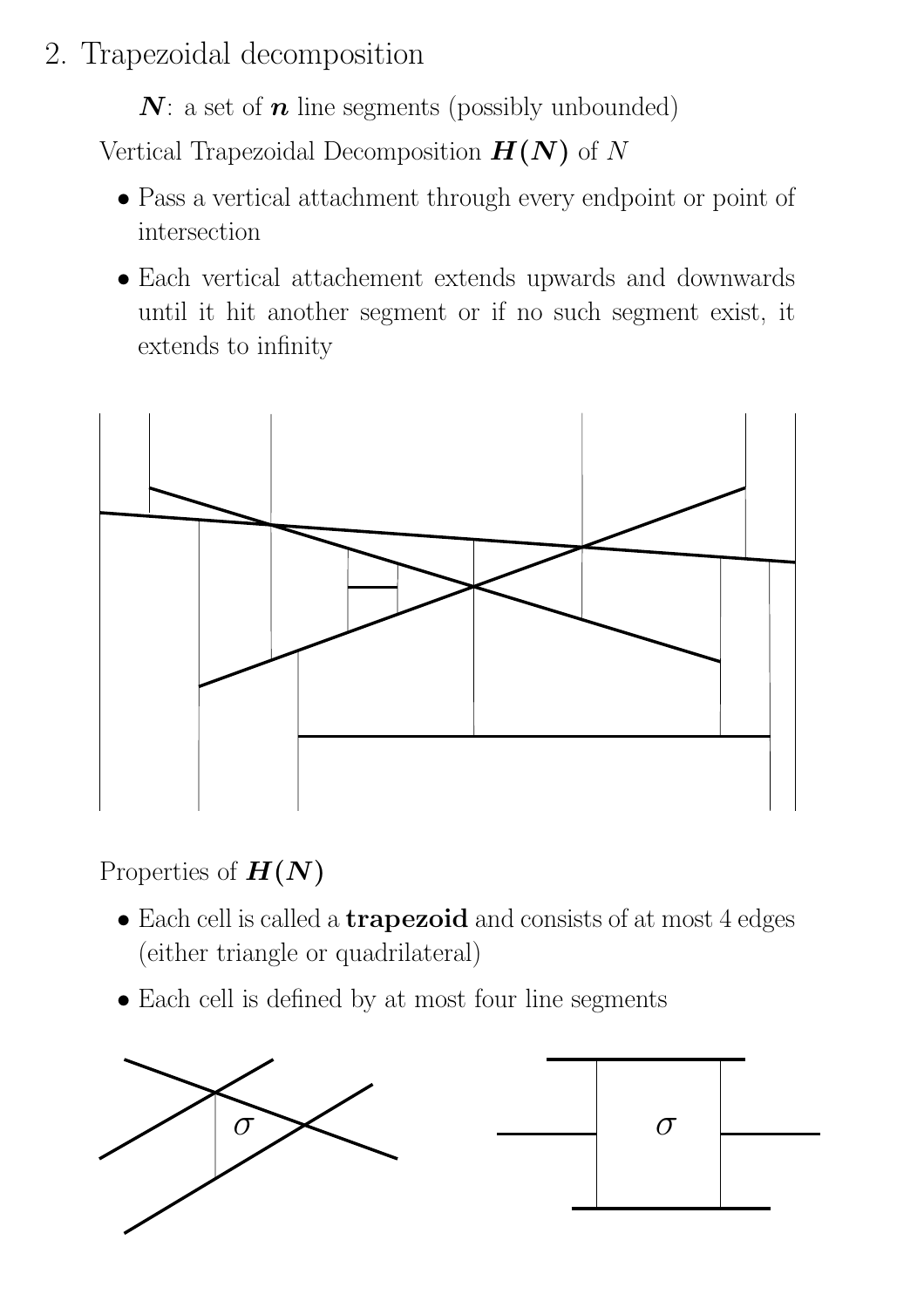The Sorting Problem:

Find the vertical trapezoidal decomposition  $H(N)$ 

The Search Problem:

Associate a search structure  $\widetilde{H}(N)$  with  $H(N)$ , so that for a give query point q, locating which trapezoid of  $H(N)$  it belongs to is efficient

Randomized Incremental Construction:

- Generate a random sequence  $S_1, S_2, \ldots, S_n$  of N
- Construction  $H(N)$  by iteratively adding  $S_1, S_2, \ldots, S_n$ , i.e., computing  $H(N^0), H(N^1), \ldots, H(N^n)$  iteratively, where  $N^0 = \emptyset$  and  $N^i = \{S_j \mid$  $1 \leq j \leq i$

## 2.1 Conflict List

Assume  $H(N^i)$  are avaiable

Conflict relations are defined between trapezoids of  $H(N<sup>i</sup>)$  and endpoints of line segments of  $N \setminus N^i$ 

- For each trapezoid of  $H(N^i)$ , store the endpoints of line segments of  $N \setminus N^i$  located in it
- For each endpoint of  $N \setminus N^i$ , store the trapzezoid of  $H(N^i)$  to which it belongs

Adding  $S = S^{i+1}$  to obtain  $H(N^{i+1})$ 

- 1. Find out the trapezoid including an endpoint p of  $S^{i+1}$
- 2. Travel from p to trace out all the trapezoid of  $H(N^i)$  intersecting S
- 3. Spilt all the traced trapezoids by S
- 4. Combine adjacent trapezoids whose upper and lower edges are adjacent to the same segments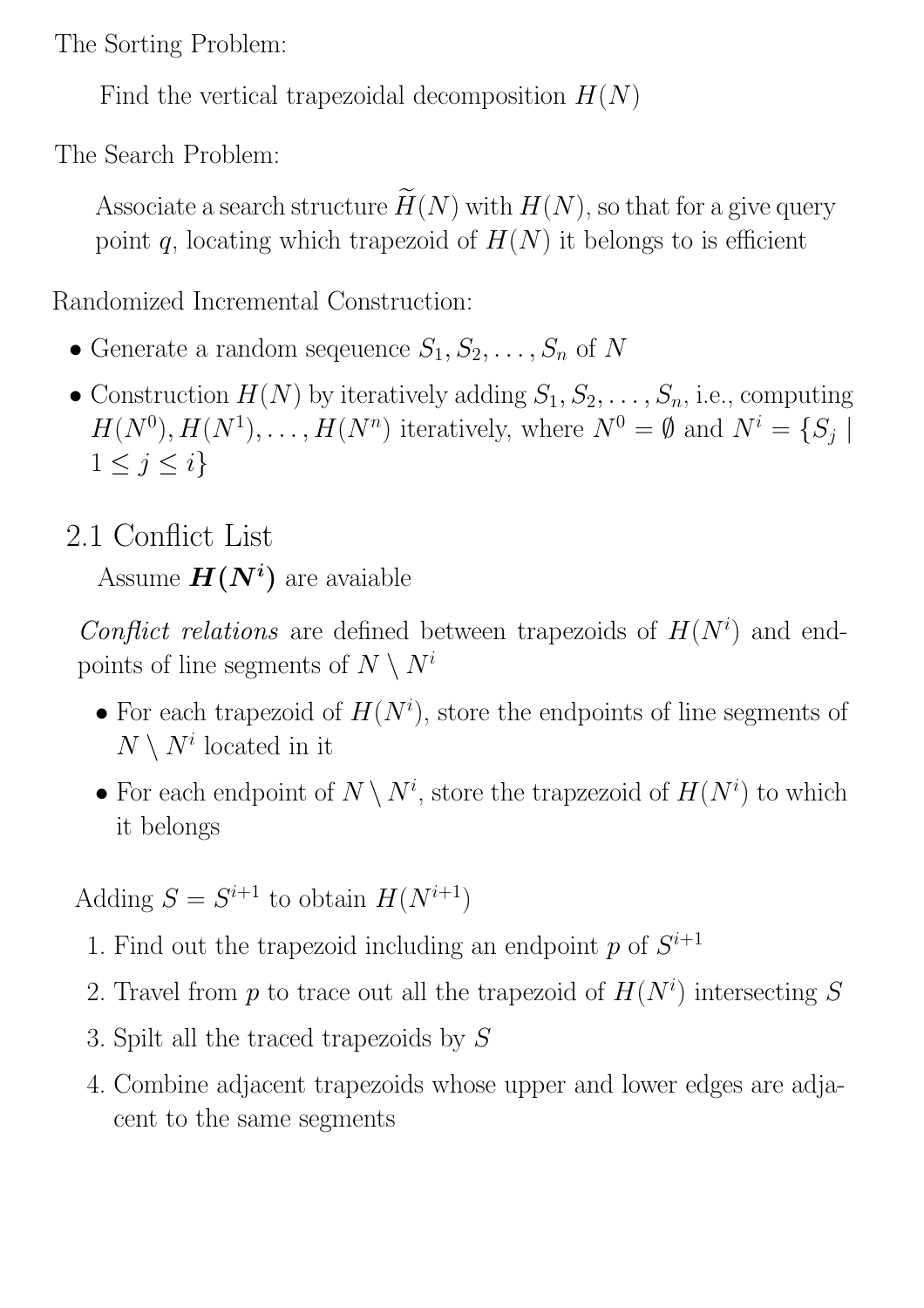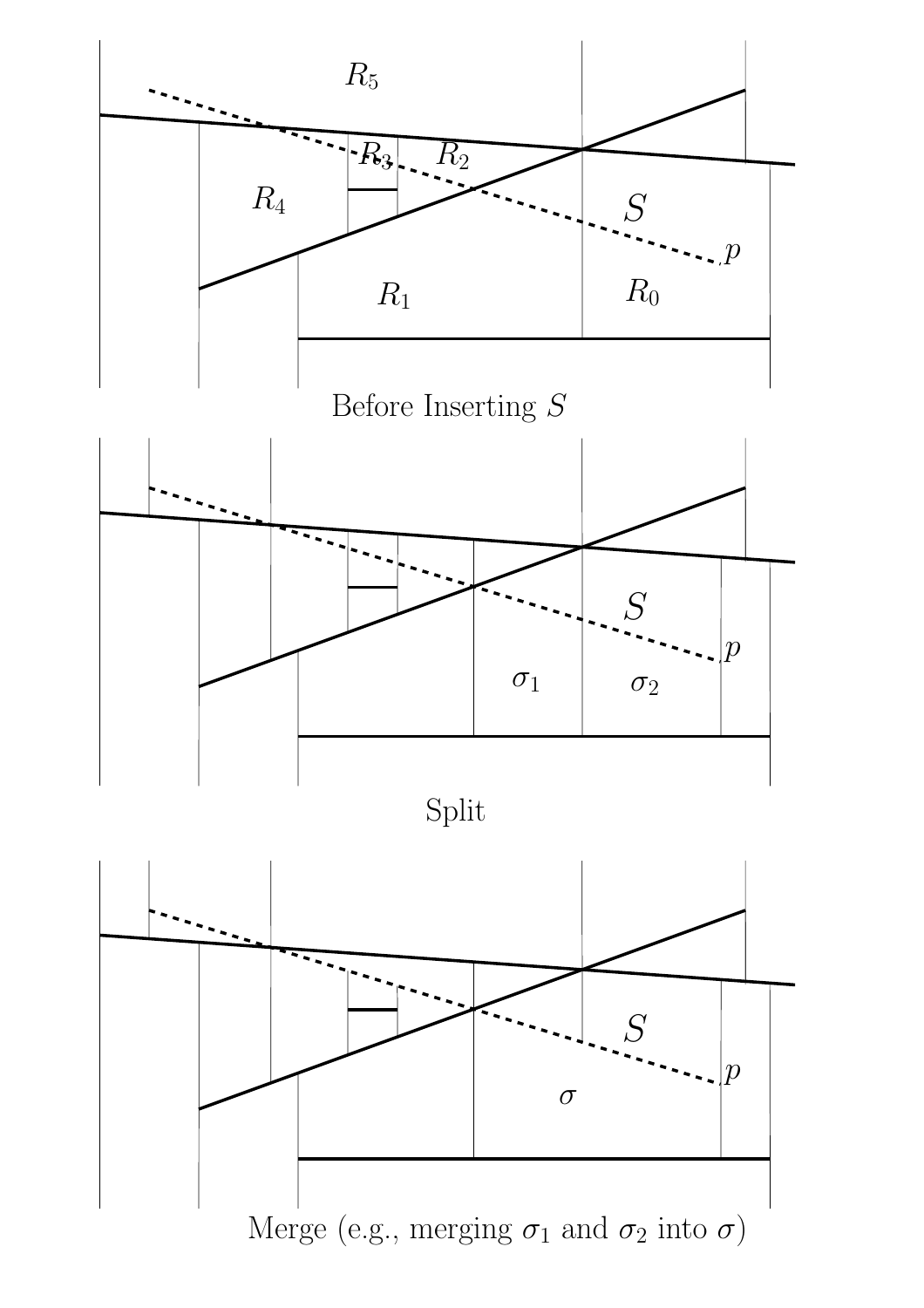How to trace  $R_0, R_1, \ldots, R_j$  of  $H(N^i)$  intersecting S Let  $f$  be the current traced trapezoid during the travel

- Traverse the boundary of  $f$  to find the exit point
- Time proportional to face-length $(f)$ , which is number of vertices of  $f$ in  $H(N^i)$



How to split an trapezoid  $f$ 

- If S intersect the upper or lower side of  $f$ , raise a vertical attachment from the intersection within  $f$
- If an endpoint of  $S$  is inside  $f$ , raise a vertical attachement from the endpoint within  $f$
- At most four new trapezoid



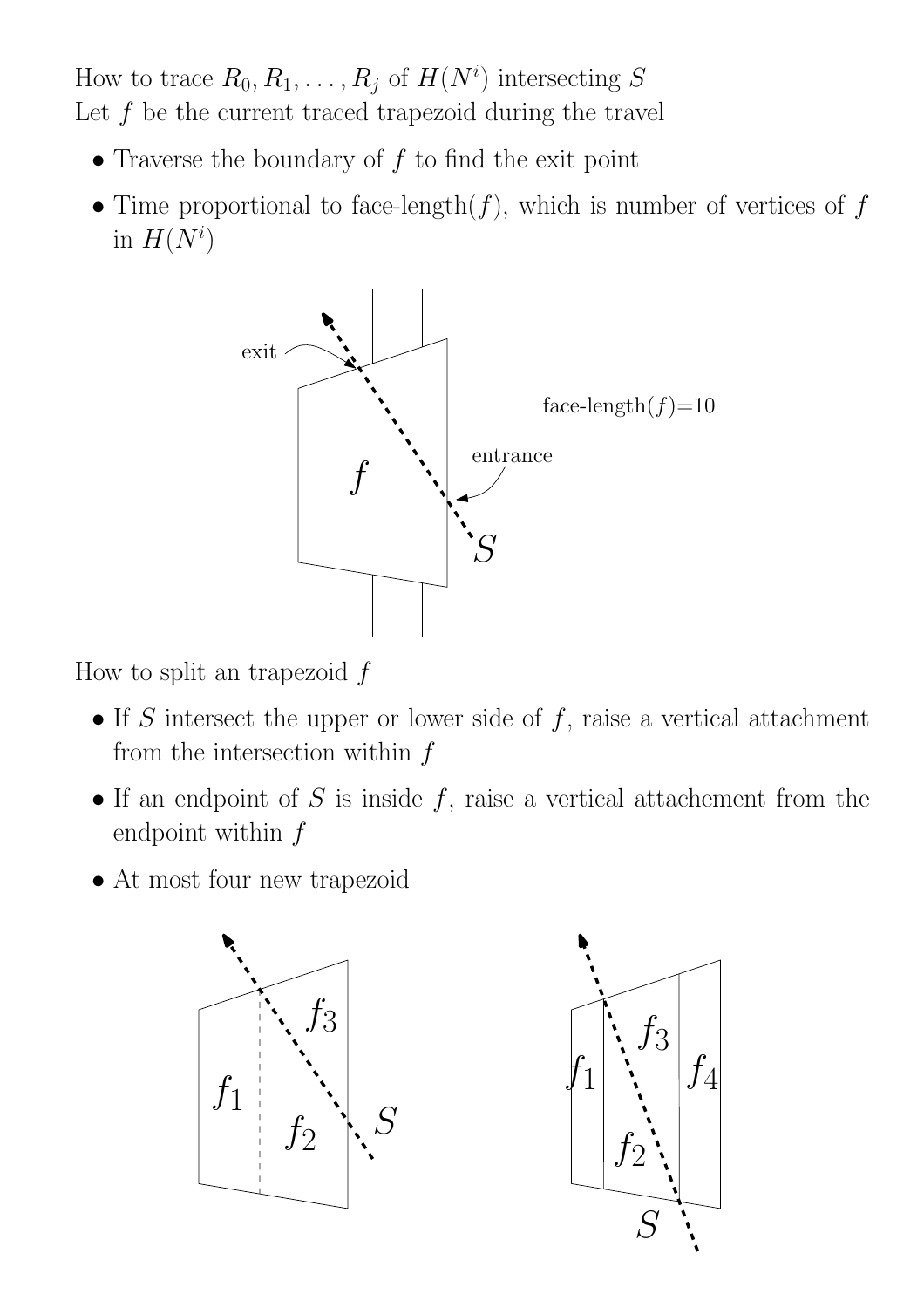

Why and How to Merge

- Two new trapezoids from difference trapezoids in  $H(N<sup>i</sup>)$  may belong to the same trapezoid in  $H(N^{i+1})$
- If two adajcent new trapezoids share the same top and bottom segments, merging them takes  $O(1)$  time



 $g_1$  and  $g_2$  belong to  $f_1$  and  $f_2$ , respectively, and will be merged

#### Proposition 2.1

Once we know the trapezoid in  $H(N^i)$  containing one endpoint of  $S = S^{i+1}$ ,  $H(N^i)$  can be updated to  $H(N^{i+1})$  in time proportional to  $\sum_{f}$  face-length(f), where f ranges over all trapezoids in  $H(N<sup>i</sup>)$ intersecting S.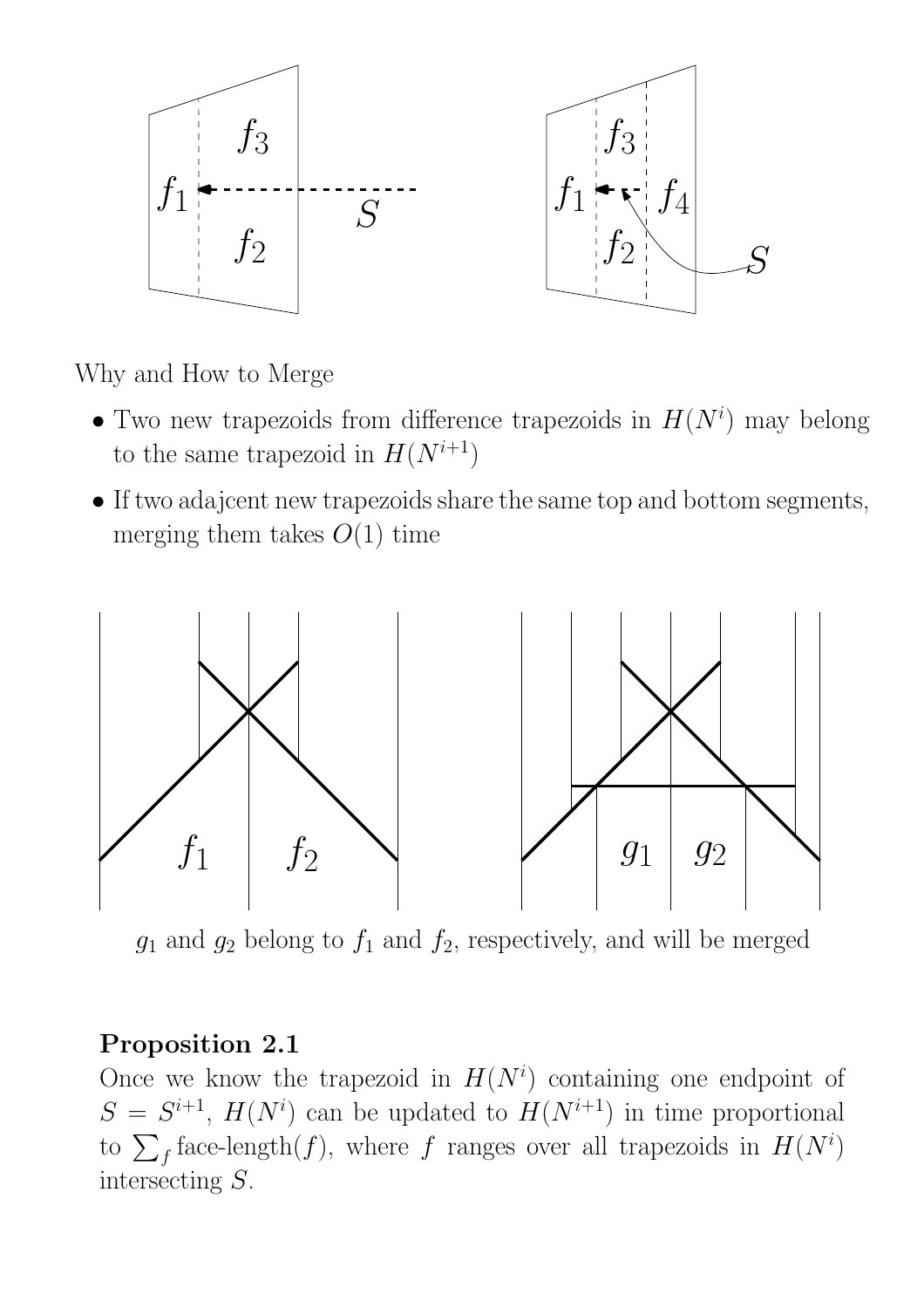How to find the starting trapezoid

- Conflict Lists
- $O(1)$  time by the "edge" from an endpoint of S to the conflicted trapezoid

How to update conflict list

For a trapezoid f,  $L(f)$  is endpoints of  $N \setminus N^i$  in f, and  $l(f)$  is  $|L(f)|$ 

- Split: If f is split into  $f_1, \ldots, f_i, i \leq 4$ , for each point  $p \in L(f)$ , decide  $f_i$  which p belongs to in total  $O(l(f))$  time
- Merge:  $O(1)$  time

### Proposition 2.2

The cost of updating conflict lists if  $O(\sum_f l(f))$ , where f ranges over all trapezoids in  $H(N^i)$  intersecting S and  $l(f)$  denotes the conflict size of f.

Backward Analysis for Inserting S

Originally: adding S into  $H(N^i)$ 

 $O(\sum_f \text{face-length}(f) + l(f))$ 

=

where f ranges over all trapezoids in  $H(N^i)$  intersecting S

Now: removing S from  $H(N^{i+1})$ 

 $O(\sum_g \text{face-length}(g) + l(g))$ 

where g ranges over all trapezoids in  $H(N^{i+1})$  adjacent to S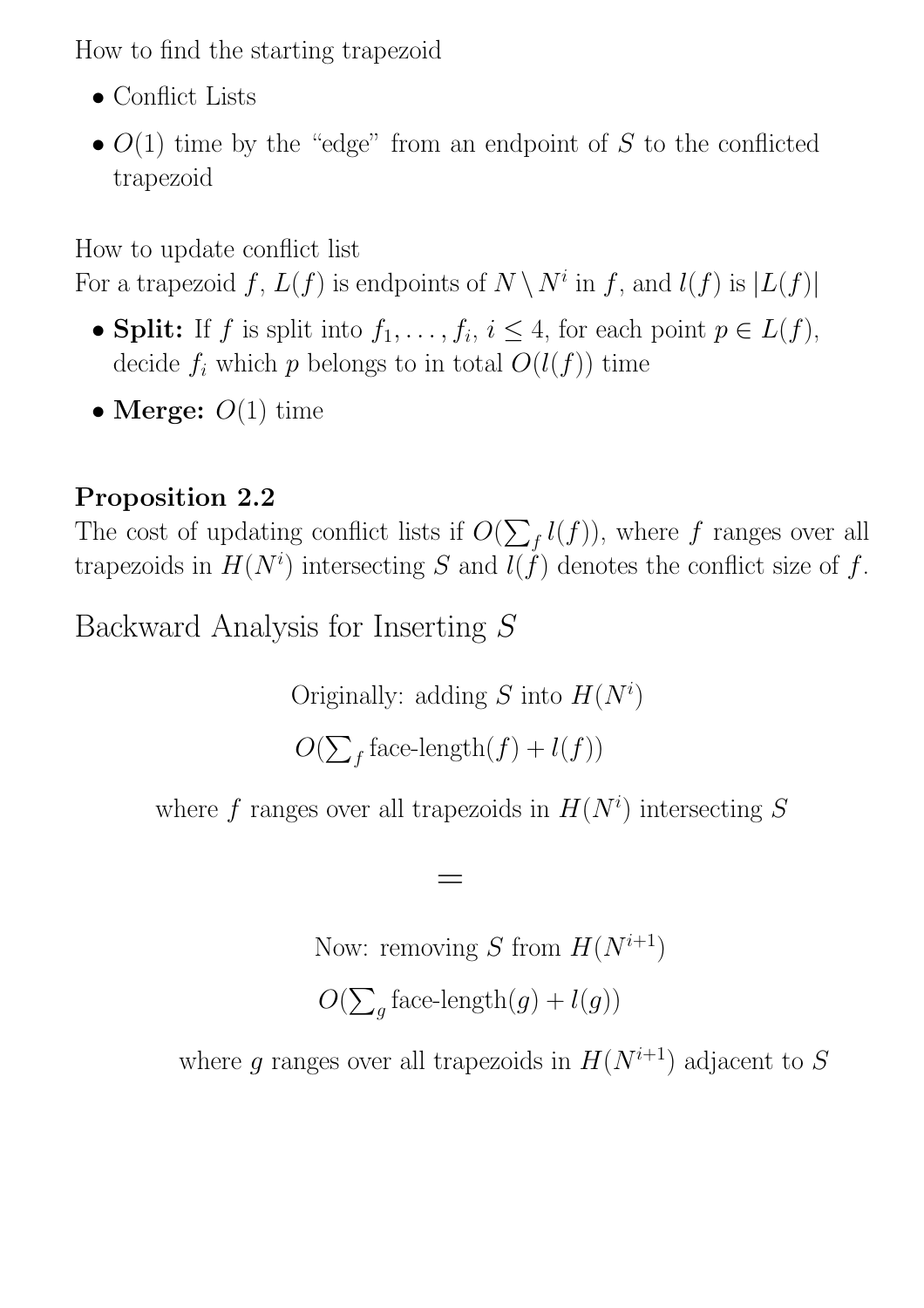Since  $S_1, S_2, \ldots, S_n$  is a randon sequence of N, each line segment in  $N^{i+1}$  is equally likely to be S.

Expected cost is proportional to

$$
\frac{1}{i+1} \sum_{S \in N^{i+1}} \sum_{g} \left( \text{face-length}(g) + l(g) \right)
$$

where g ranges over all trapezoids in  $H(N^{i+1})$  adajcent to S

It equals to 
$$
\frac{n-i+|H(N^{i+1})|}{i+1} = O(\frac{n+k_{i+1}}{i+1})
$$

where  $q$  denotes the number of intersection among the segments in  $N^{i+1}$  and  $|H(N^{i+1})|$  denotes the total size of  $H(N^{i+1})$ 

because

• Each trapezoid in  $H(N^{i+1})$  is adjacent to at most four segments in  $N^{i+1}$ ,

$$
\to \sum_{S \in N^{i+1}} \sum_{g} \text{face-length}(g) \le 4|H(N^{i+1})|
$$

- Total conflicts  $\sum_{S \in N^{i+1}} \sum_{g} l(g)$  is  $2(n-i)$
- $|H(N^{i+1})| = O(i+1+k_{i+1})$ , where  $k_{i+1}$  is the expected number of intersections among  $N^{i+1}$

#### Lemma 2.1:

Fix  $j \geq 0$ , the expected value of  $k_j$ , assuming that  $N^j$  is a random sample of N of size j, is  $O(kj^2/n^2)$ 

#### proof is an exercise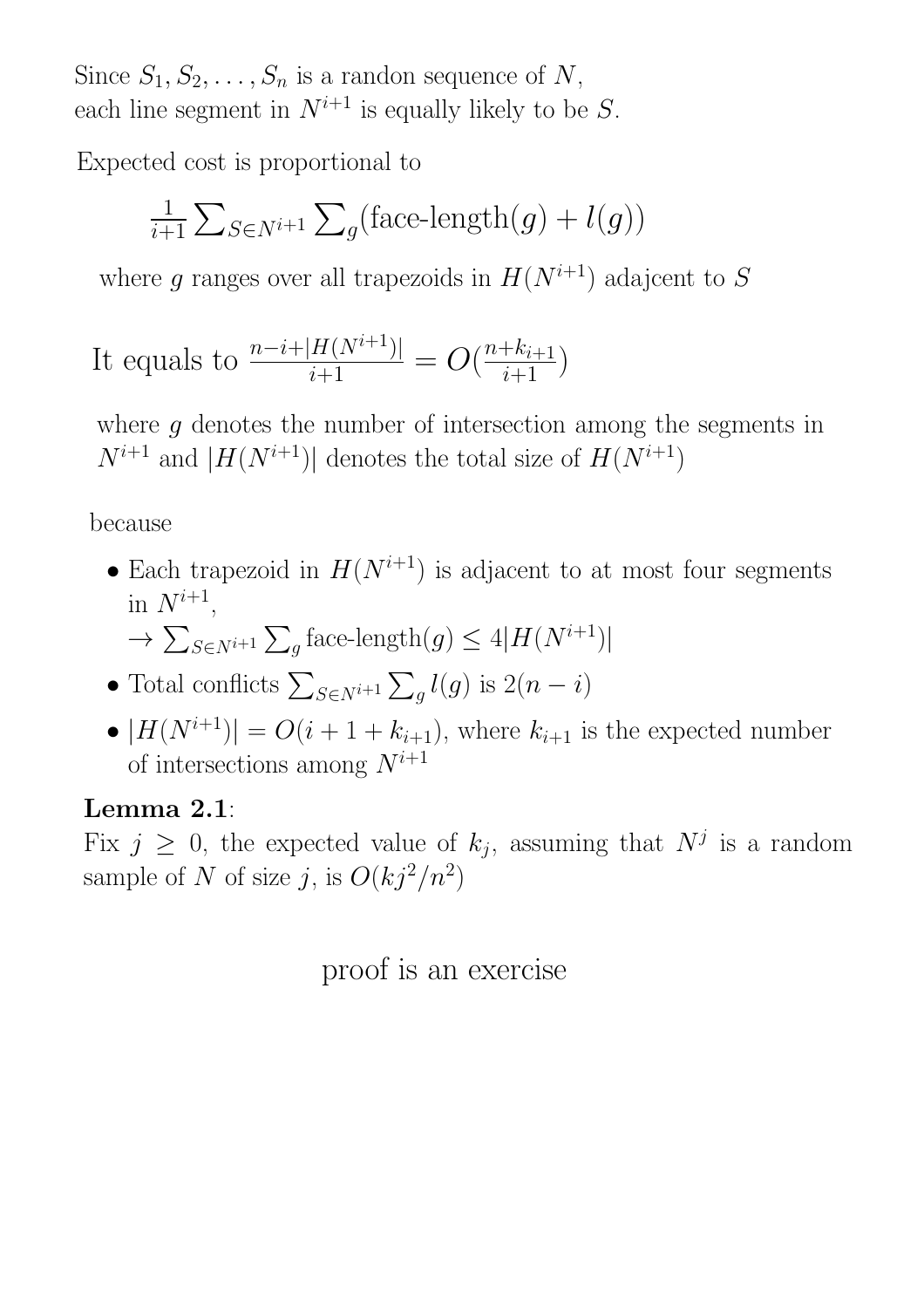### Theorem 2.1

A trapezoidal decomposition formed by  $n$  segments in the plane can be constructed in  $O(kn \log n)$  expected time. Here k denotes the total number of intersections among the  $n$  segments

$$
E[\sum_{i=0}^{n-1} O(\frac{n+k_{i+1}}{i+1})] = \sum_{i=0}^{n-1} E[O(\frac{n+k_{i+1}}{i+1})]
$$
  
=  $\sum_{i=0}^{n-1} O(\frac{n+k_i^2/n^2}{i+1}) = (\sum_{i=0}^{n-1} \frac{n}{i+1}) + (\sum_{i=0}^{n-1} ki^2/n^2)$   
= ***O***(*n* log *n* + *k*)

Two questions for this randomized incremental construction based on conflict lists

- How about search structure: locate a query point in a trapezoid of  $H(N)$
- Not a on-line algorithm because the conflict lists depend on  $N \setminus N^i$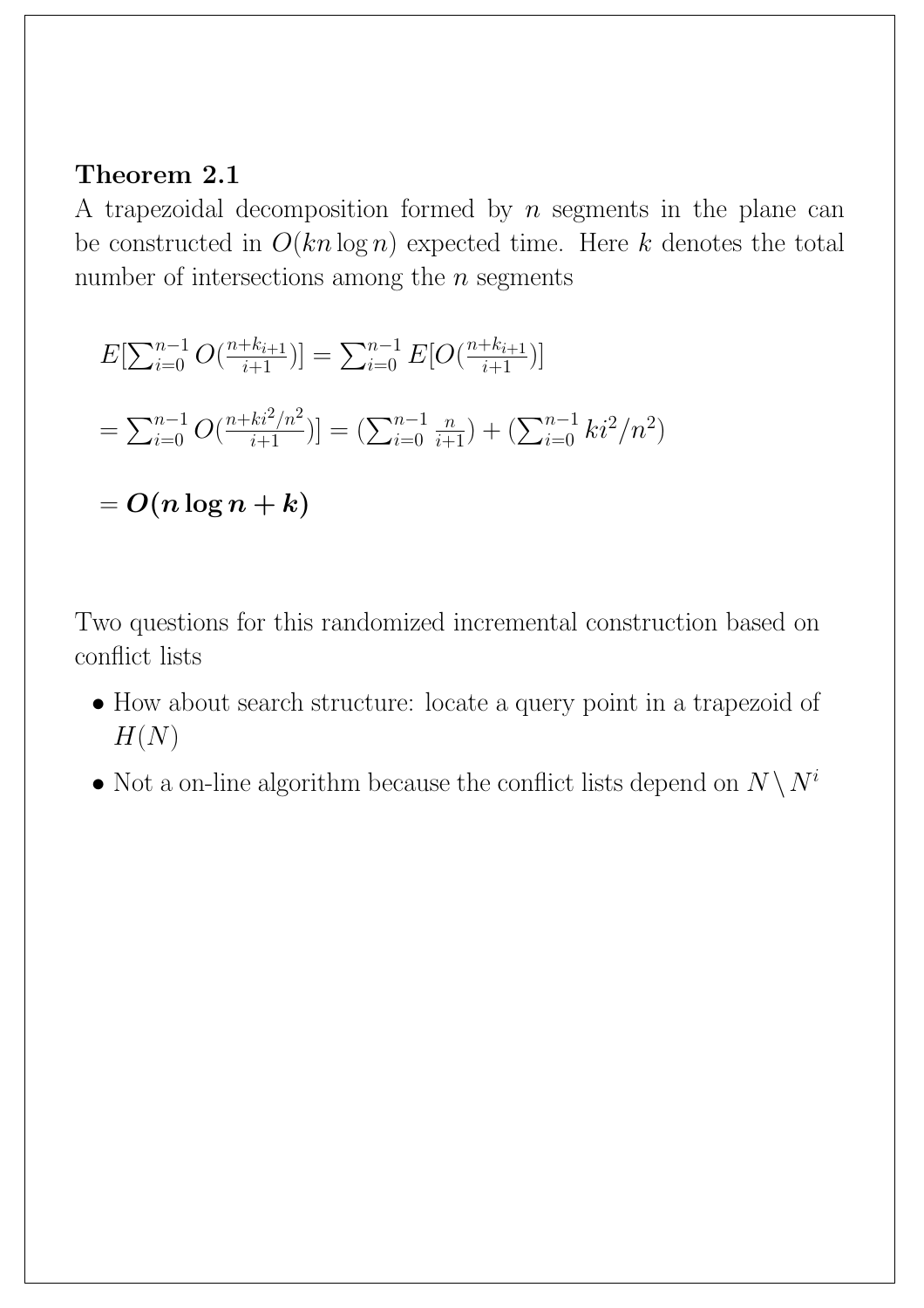## 2.2 History Graph

On-Line Algorithm and Search Structure

- Recall Random Binary Tree of Quick-Sort
- Killer and Creator
	- All trapezoids in  $H(N^i) \setminus H(N^{i+1}), S^{i+1}$  is their killer
	- All trapezoids in  $H(N^{i+1}) \setminus H(N^i)$ ,  $S^{i+1}$  is their creator

history(*i*) (=  $\hat{H}(N^i)$ ) is a directed graph  $G(V, E)$ 

- V: all trapezoids appeared in  $H(N^0), H(N^1), \ldots, H(N^i)$
- $E$ : an arc connectes u to v if
	- The killer of  $v$  is the creator of  $u$ ,
		- i.e., the insertion of  $S$  kills  $u$  and creates  $v$ .
	- $-v$  and u intersect each other
	- u is called a parent of v, and v is called a child of u.

Properties of history(*i*)  $(= \tilde{H}(N^i))$ 

- Its leaves form  $H(N^i)$
- $H(N^0)$  is the only vertex without in-going edges and called the root
- It is an acyclic graph
- Each node has at most 4 out-going edges
- If a point  $p$  is contained in a trapezoid  $v$ , there is a path from the root to  $v$  along which each trapezod contains  $p$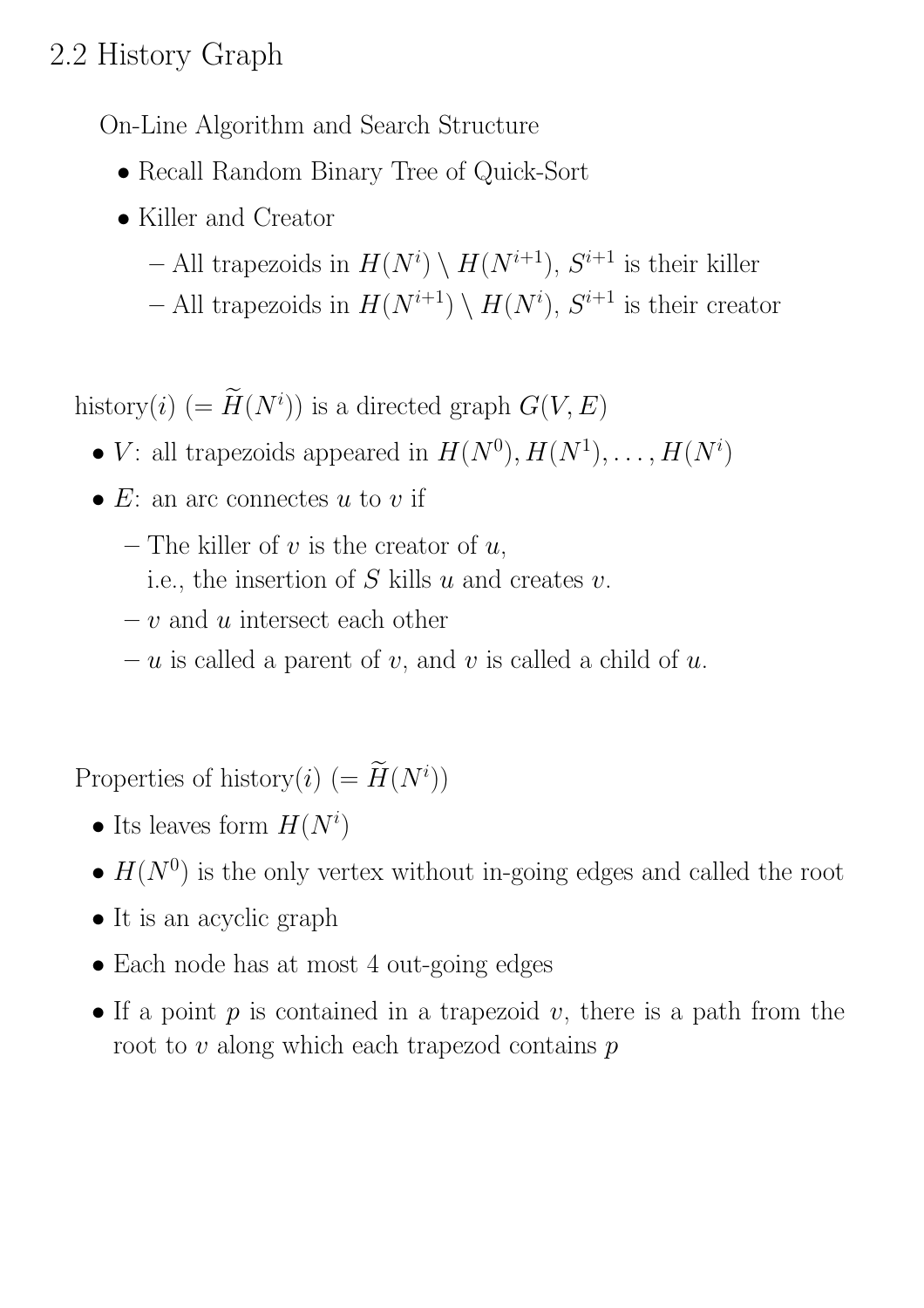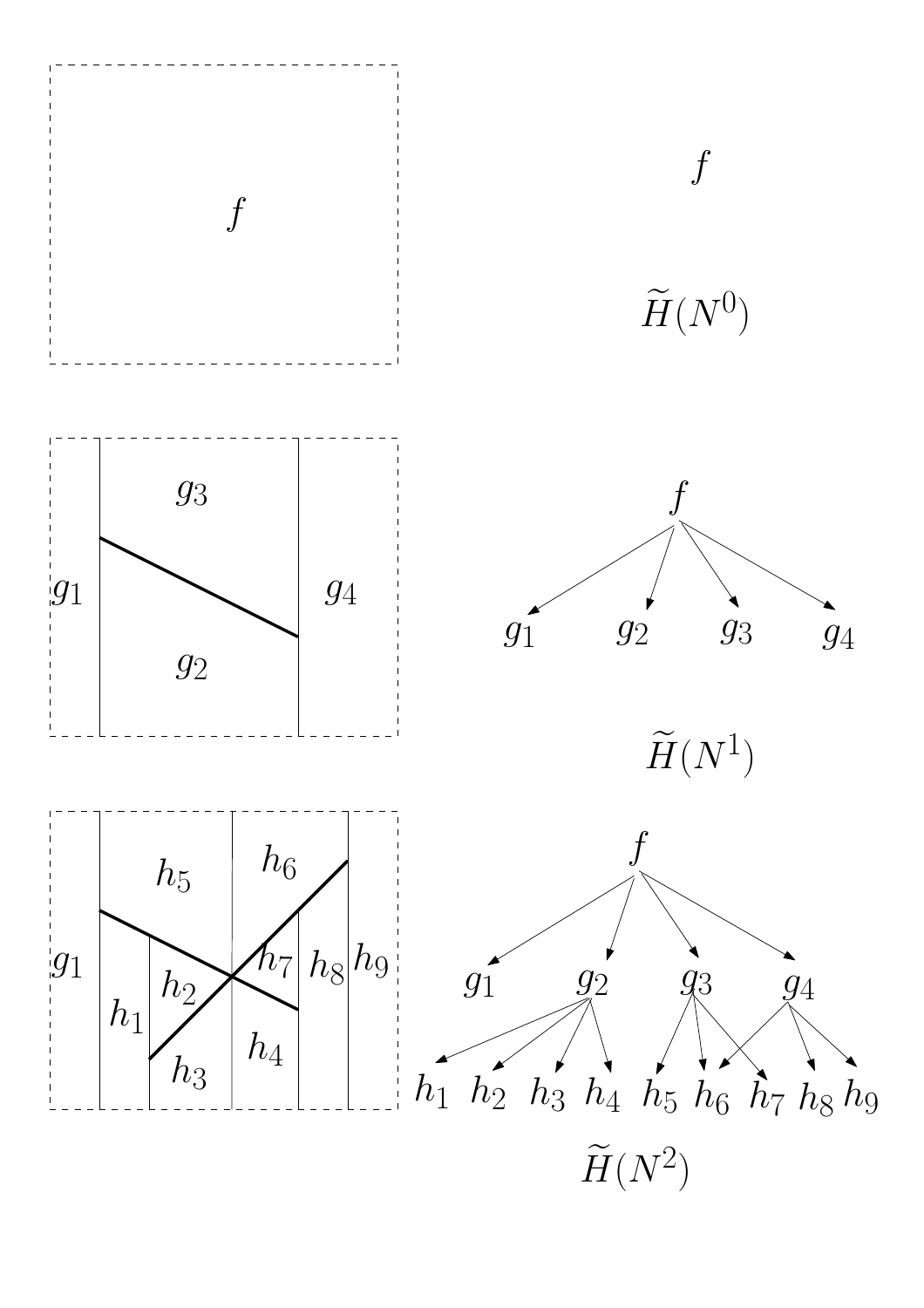Adding  $S^{i+1}$  into  $H(N^i)$  through  $H(N^i)$ 

- 1. Locating an endpoint p of  $S^{i+1}$  by  $H(N^i)$ 
	- Starting from the root until a leaf is reached, check which child contains  $p$  and search the child



2. Trace out all trapezoids intersecting S as we did before by an auxiliary structure:

• Each leaf of  $H(N^i)$  stores its adjacent trapezoids in  $H(N^i)$ 

3. Build new edges between trapezoids in  $H(N^i) \setminus H(N^{i+1})$  between trapezoids in  $H(N^{i+1}) \setminus H(N^i)$ 

- Split: If a trapezoid f is split into,  $g_1, \ldots, g_j, j \leq 4$ , for  $1 \leq l \leq j$ , there is an arc from  $f$  to  $g_l$ .
- Merge: If  $g_1$  and  $g_2$  are merged into g, for each parent f of  $g_1$  and  $g_2$ , there is an arc from f to g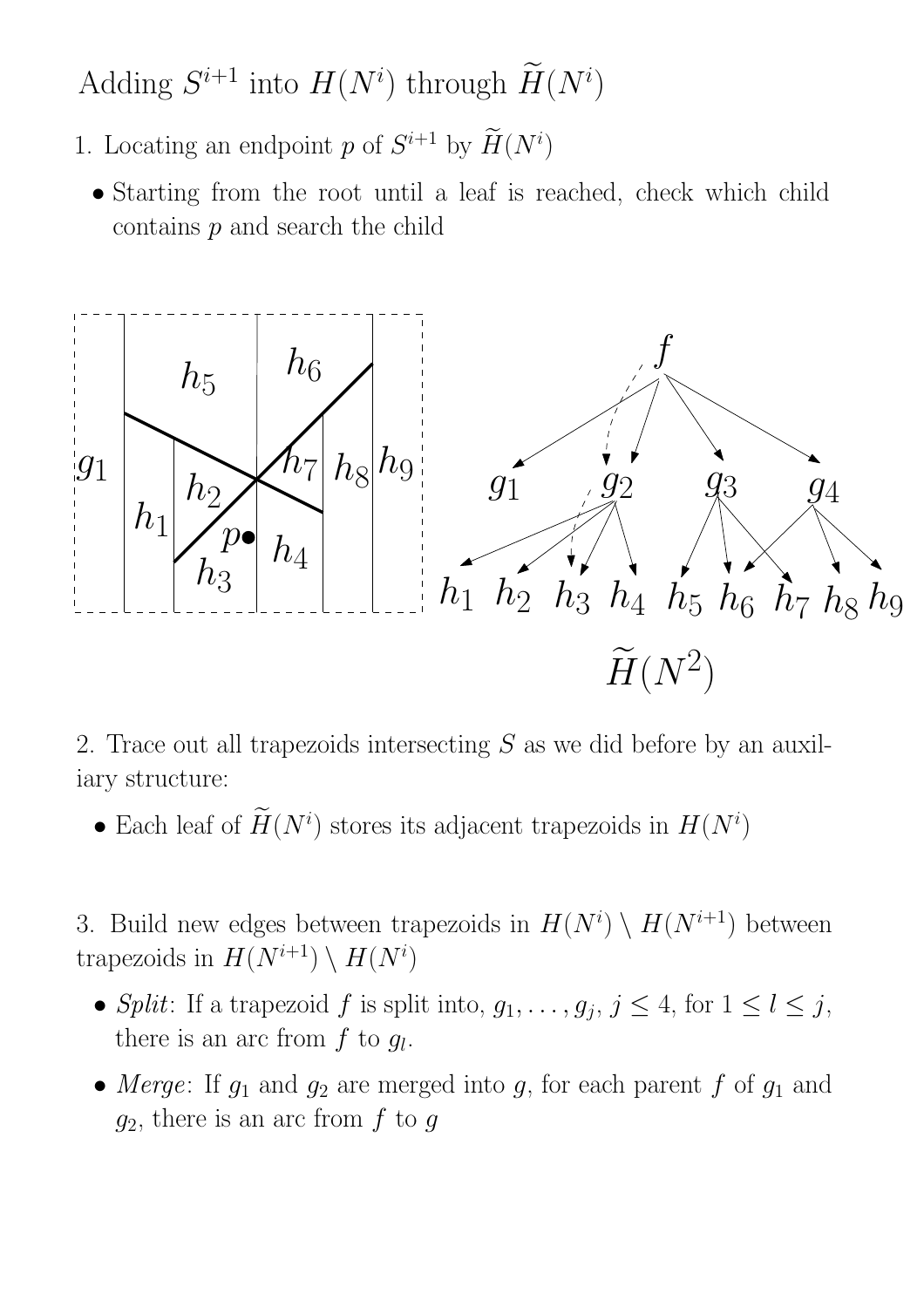### Lemma 2.2

Locating a point p in a trapezoid  $\delta$  in  $H(N^i)$  takes  $O(\log i)$  expected time using  $H(N^i)$ 

- Since each trapezoid has at most 4 childen, the time of location is proportional to the number of trapezoids in  $H(N<sup>i</sup>)$  which contain p
- We charge an involved trapezoid to its creator. In other words,  $S^j$ is charged if and only if p is contained in an trapezoid in  $H(N^j)$ adjacent to  $S^j$ .
- Since a trapezoid is adjacent to at most 4 segments and  $S_1, S_2, \ldots, S_n$ is a random sequence of  $N$ , the probability in which  $S<sup>j</sup>$  will be charged is at most  $4/j$ .
- Expected time of locating p in a trapezoid  $\delta$  in  $H(N^i)$  is at most  $1 + \sum_{j=1}^{i} 4/j = O(\log i)$

### Lemma 2.3

Inserting  $S^{i+1}$  into  $H(N^i)$  takes  $O(\log i + k(i+1)/n^2)$  expected time

- Step 1 takes  $O(\log i)$  expected time
- Step 2 and Step 3 take time proportional to the number of intersection between  $H(N^i)$  and  $S^{i+1}$  (as we do with conflict lists)
- The expected number of intersections between  $H(N^i)$  and  $S^{i+1}$  is  $O(k(i+1)/n^2)$

– The expected number of intersection between  $N^{i+1}$  is  $O(k(i +$  $1)^2/n^2$ ).

### Theorem 2.2

Vertical trapezoidal composition formed by  $n$  segment in the plane can be computed in  $O(k + n \log n)$  expected time by an on-line algorithm

•  $\sum_{i=1}^{n} O(\log i + ki/n^2) = O(n \log n + k)$